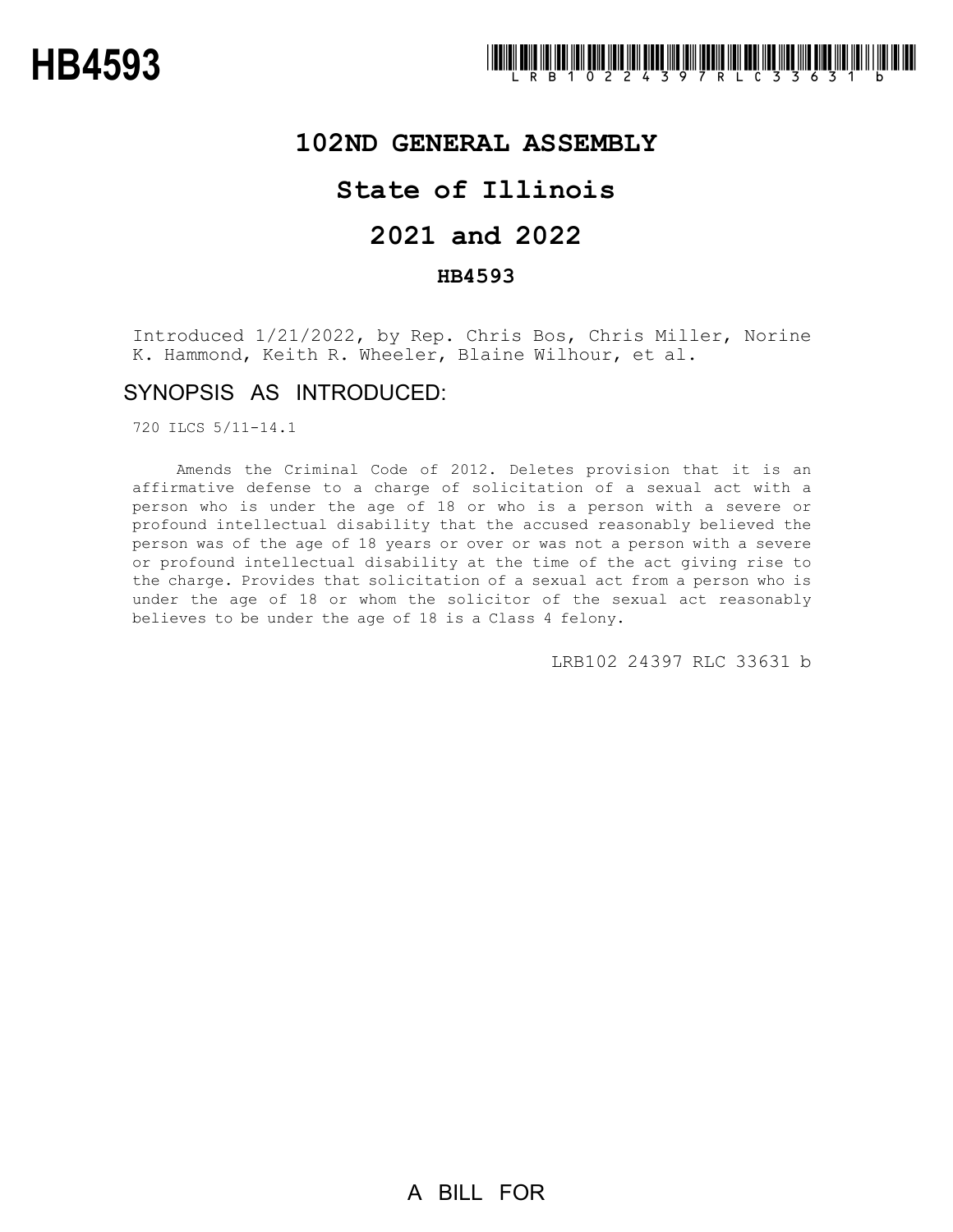1

AN ACT concerning criminal law.

#### **Be it enacted by the People of the State of Illinois, represented in the General Assembly:** 2 3

Section 5. The Criminal Code of 2012 is amended by changing Section 11-14.1 as follows: 4 5

(720 ILCS 5/11-14.1) 6

Sec. 11-14.1. Solicitation of a sexual act. 7

(a) Any person who offers a person not his or her spouse any money, property, token, object, or article or anything of value for that person or any other person not his or her spouse to perform any act of sexual penetration as defined in Section 11-0.1 of this Code, or any touching or fondling of the sex organs of one person by another person for the purpose of sexual arousal or gratification, commits solicitation of a sexual act. 8 9 10 11 12 13 14 15

(b) Sentence. Solicitation of a sexual act is a Class A misdemeanor. Solicitation of a sexual act from a person who is under the age of 18 or whom the solicitor of the sexual act reasonably believes to be under the age of 18 or who is a person with a severe or profound intellectual disability is a Class 4 felony. If the court imposes a fine under this subsection (b), it shall be collected and distributed to the Specialized Services for Survivors of Human Trafficking Fund 16 17 18 19 20 21 22 23